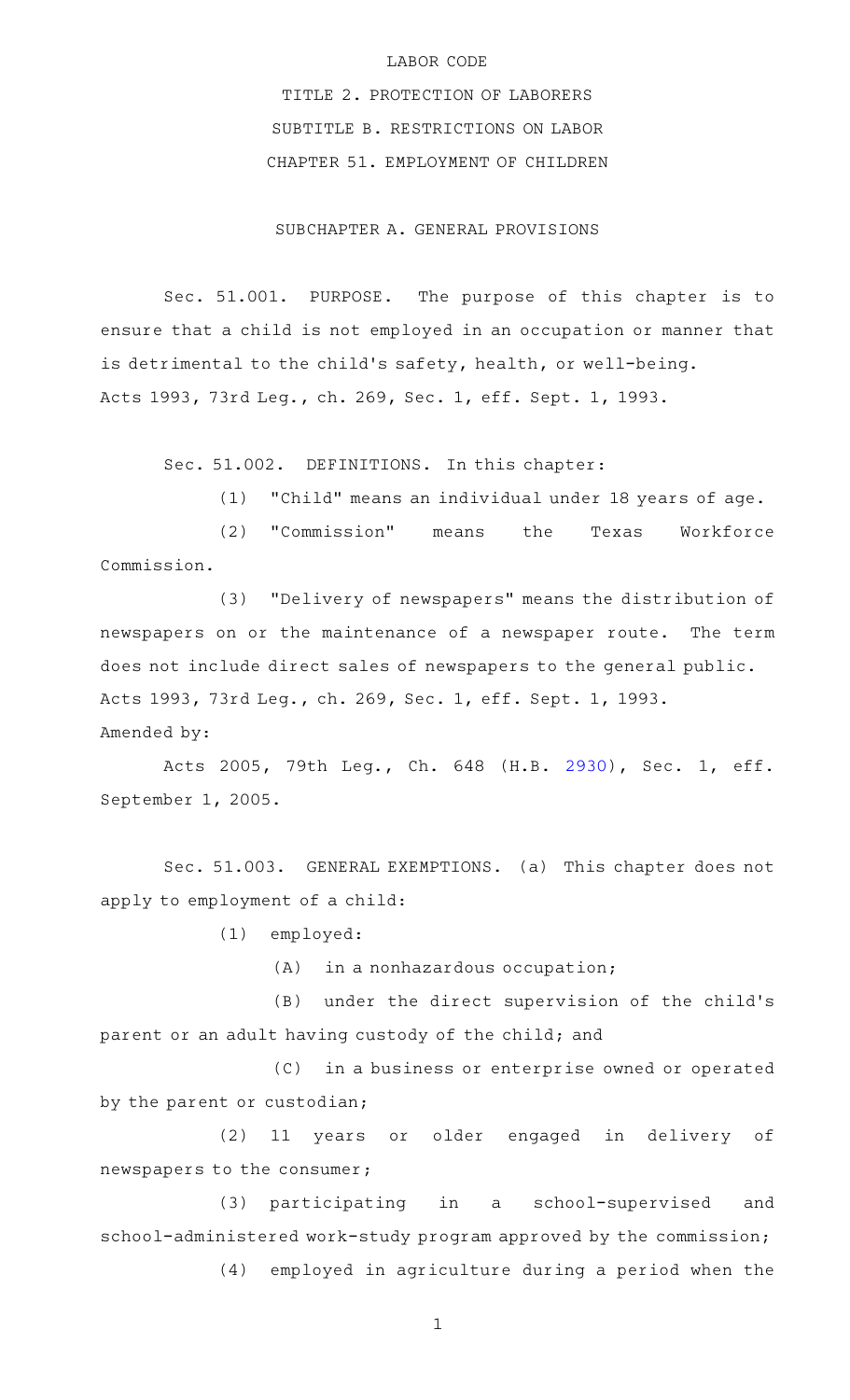child is not legally required to be attending school;

(5) employed through a rehabilitation program supervised by a county judge;

(6) engaged in nonhazardous casual employment that will not endanger the safety, health, or well-being of the child and to which the parent or adult having custody of the child has consented; or

(7) 16 years or older engaged in the direct sale of newspapers to the general public.

(b) In this section, "employment in agriculture" means engaged in producing crops or livestock and includes:

 $(1)$  cultivating and tilling the soil;

(2) producing, cultivating, growing, and harvesting an agricultural or horticultural commodity;

 $(3)$  dairying; and

(4) raising livestock, bees, fur-bearing animals, or poultry.

(c) For the purposes of Subsection (a)(6), the commission by rule may define nonhazardous casual employment that the commission determines is dangerous to the safety, health, or well-being of a child.

Acts 1993, 73rd Leg., ch. 269, Sec. 1, eff. Sept. 1, 1993.

Amended by:

Acts 2005, 79th Leg., Ch. 648 (H.B. [2930](http://www.legis.state.tx.us/tlodocs/79R/billtext/html/HB02930F.HTM)), Sec. 2, eff. September 1, 2005.

Acts 2007, 80th Leg., R.S., Ch. 1184 (H.B. [581](http://www.legis.state.tx.us/tlodocs/80R/billtext/html/HB00581F.HTM)), Sec. 1, eff. June 15, 2007.

## SUBCHAPTER B. RESTRICTIONS ON EMPLOYMENT

Sec. 51.011. MINIMUM AGE. Except as provided by this chapter, a person commits an offense if the person employs a child under 14 years of age.

Acts 1993, 73rd Leg., ch. 269, Sec. 1, eff. Sept. 1, 1993.

Sec. 51.012. PERFORMER EXEMPTION. The commission by rule may authorize the employment of children under 14 years of age as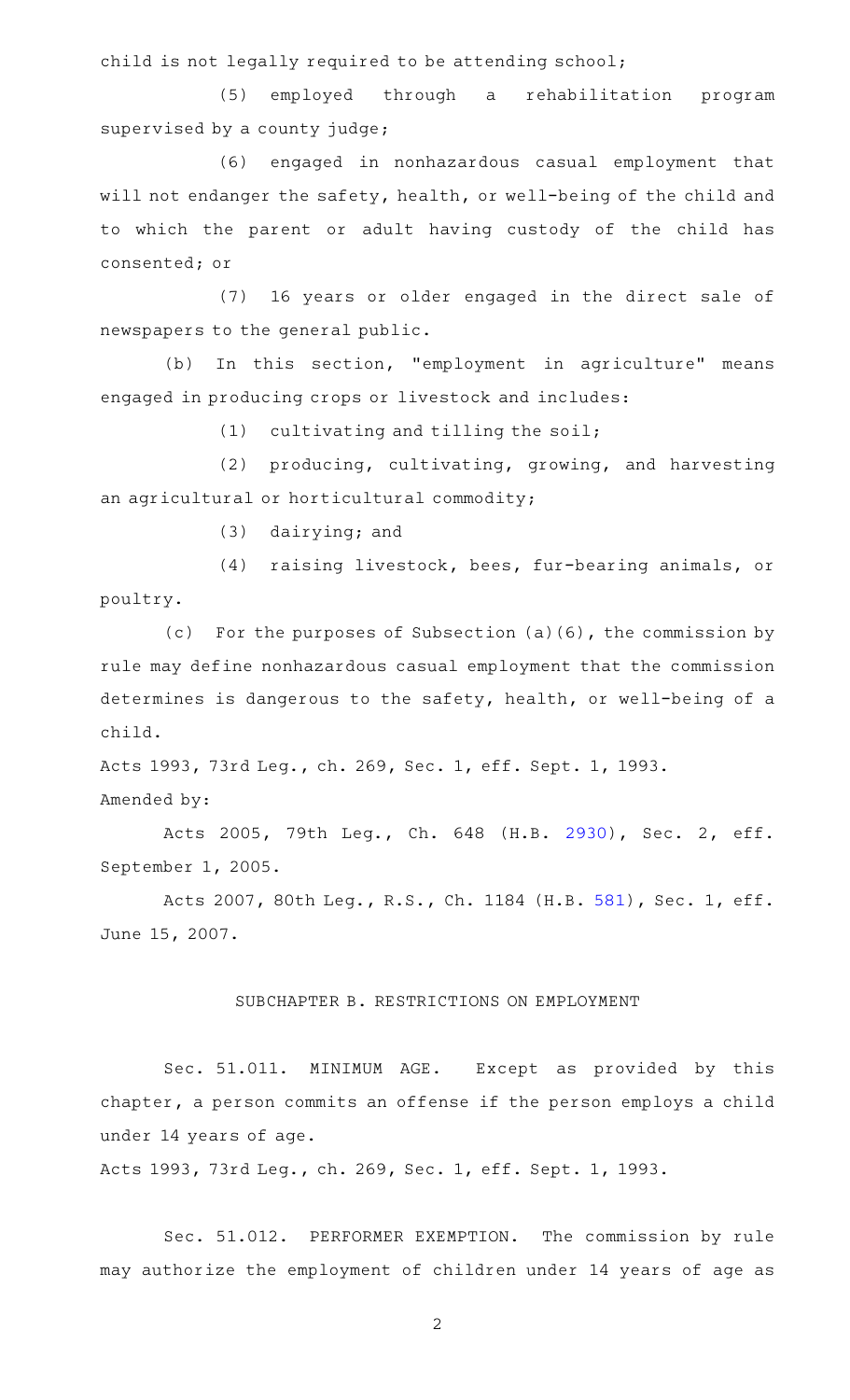performers in a motion picture or a theatrical, radio, or television production.

Acts 1993, 73rd Leg., ch. 269, Sec. 1, eff. Sept. 1, 1993.

Sec. 51.013. HOURS OF EMPLOYMENT; HARDSHIP EXEMPTION. (a) A person commits an offense if the person permits a child who is 14 or 15 years of age and who is employed by the person to work more than:

(1) eight hours in one day; or

(2) 48 hours in one week.

(b) A person commits an offense if the person permits a child who is 14 or 15 years of age, is employed by the person, and is enrolled in a term of a public or private school to work:

(1) between the hours of 10 p.m. and 5 a.m. on a day that is followed by a school day; or

(2) between the hours of midnight and 5  $a.m.$  on a day that is not followed by a school day.

(c) A person commits an offense if the person permits a child who is 14 or 15 years of age, is employed by the person, and is not enrolled in summer school to work between the hours of midnight and 5 a.m. on any day during the time that school is recessed for the summer.

(d) The commission may adopt rules for determining whether hardships exist. If, on the application of a child, the commission determines that a hardship exists for that child, this section does not apply to that child.

Acts 1993, 73rd Leg., ch. 269, Sec. 1, eff. Sept. 1, 1993.

Sec. 51.014. HAZARDOUS OCCUPATIONS. (a) The commission by rule shall declare an occupation to be hazardous if:

(1) the occupation has been declared to be hazardous by an agency of the federal government; and

(2) the commission determines that the occupation is particularly hazardous for the employment of children.

(b) The commission by rule may restrict the employment of children 14 years of age or older in hazardous occupations.

(c)AAA person commits an offense if the person employs a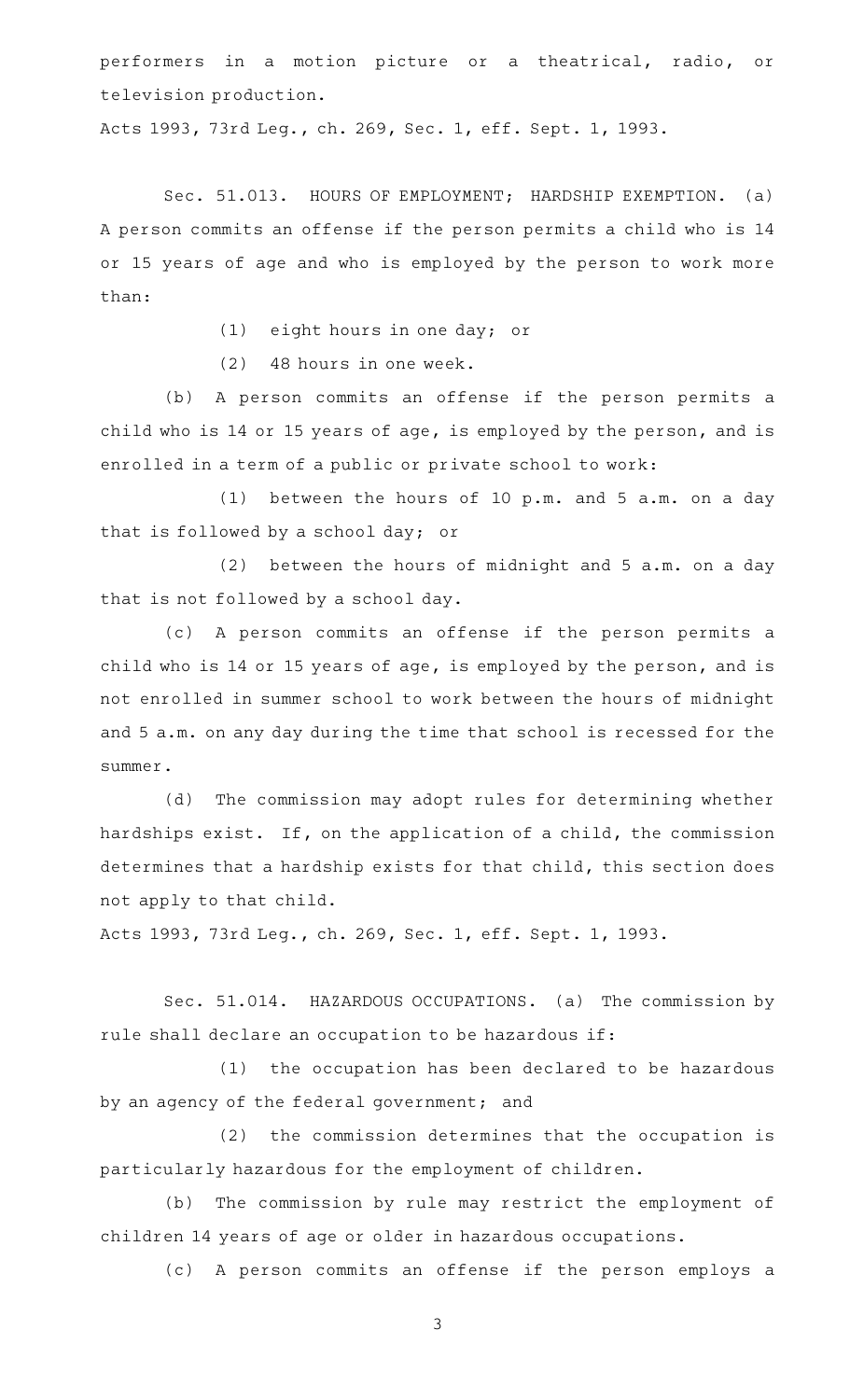child in violation of a rule adopted under this section.

(d) In addition to any occupation determined to be hazardous under Subsection (a), the employment of a child to sell items or services for or solicit donations for any person other than an exempt organization or a business owned or operated by a parent, conservator, guardian, or other person who has possession of the child under a court order is a hazardous occupation for purposes of this chapter if the child is:

(1) younger than 14 years of age; and

(2) unaccompanied by a parent, conservator, guardian, or other person who has possession of the child under a court order.

(e) For purposes of this section, "exempt organization" means:

 $(1)$  a charitable organization, as that term is defined under Section [84.003,](http://www.statutes.legis.state.tx.us/GetStatute.aspx?Code=CP&Value=84.003) Civil Practice and Remedies Code;

 $(2)$  an organization regulated under Title 15, Election Code; or

 $(3)$  a club, organization, or other group engaged in a fund-raising activity for the club, organization, or group if the activity is sponsored by a public or private primary or secondary school.

(f) Subsection (d) does not apply to a child younger than 14 years of age selling items or services as a self-employed person with the consent of a parent.

Acts 1993, 73rd Leg., ch. 269, Sec. 1, eff. Sept. 1, 1993. Amended by Acts 1995, 74th Leg., ch. 501, Sec. 1, eff. Sept. 1, 1995.

Sec. 51.0145. USE OF CHILD FOR SALES AND SOLICITATION. (a) For purposes of this section:

(1) "Exempt organization" means:

(A) a charitable organization, as defined by Section [84.003](http://www.statutes.legis.state.tx.us/GetStatute.aspx?Code=CP&Value=84.003), Civil Practice and Remedies Code;

(B) an organization regulated under Title 15, Election Code; or

(C) a club, organization, or other group engaged in a fund-raising activity for the club, organization, or group if the activity is sponsored by a public or private primary or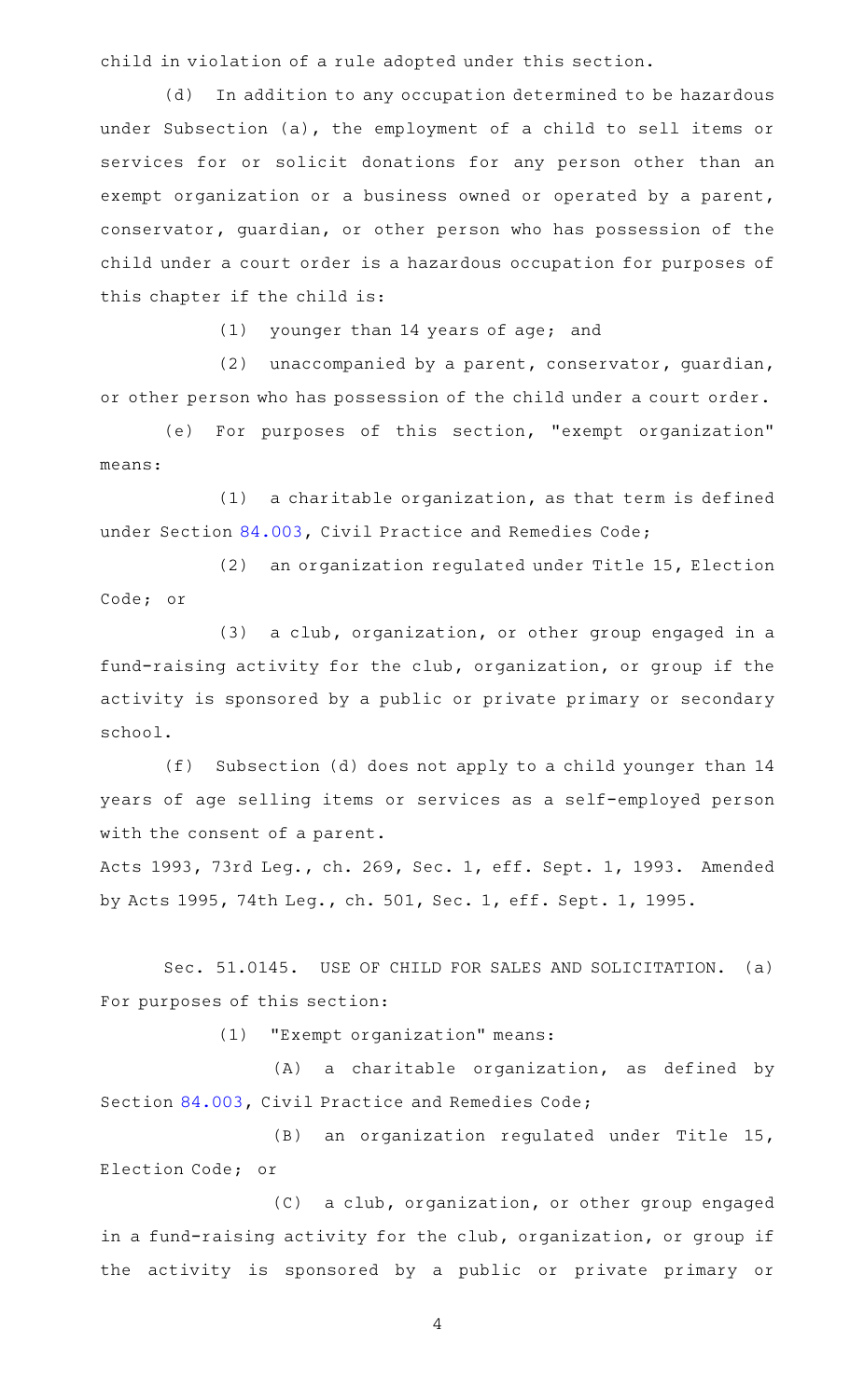secondary school.

 $(2)$  "Solicit" means an action of a person to:

(A) sell goods or services in a setting other than a retail establishment;

(B) request donations; or

(C) distribute items, information, or advertising.

(b) The employment of a child to solicit is a hazardous occupation for purposes of this chapter.

(c)AAA person may not employ a child to solicit unless the person:

(1) at least seven days before the date the child begins employment, obtains on a form approved by the commission the signed consent of a parent of the child or of a conservator, guardian, or other person who has possession of the child under a court order;

(2) provides to the individual who gives consent:

(A) a map of the route the child will follow during each solicitation trip; and

(B) the name of each individual who will be supervising each solicitation trip;

(3) provides at each location where children will be engaged to solicit at least one adult supervisor for every three children engaged in that solicitation trip; and

 $(4)$  limits each solicitation trip to:

 $(A)$  no later than 7 p.m. on a day when the child is legally required to attend school; and

(B) the hours between 10 a.m. and 7 p.m. on all other days.

(d) The commission may make additional requirements by rule for a person employing a child under this section to protect the safety, health, or well-being of the child.

(e) This section does not apply to an exempt organization or a business owned or operated by a parent, conservator, guardian, or other person who has possession of the child under a court order.

(f) A person commits an offense if the person employs a child in violation of this section or a rule adopted under this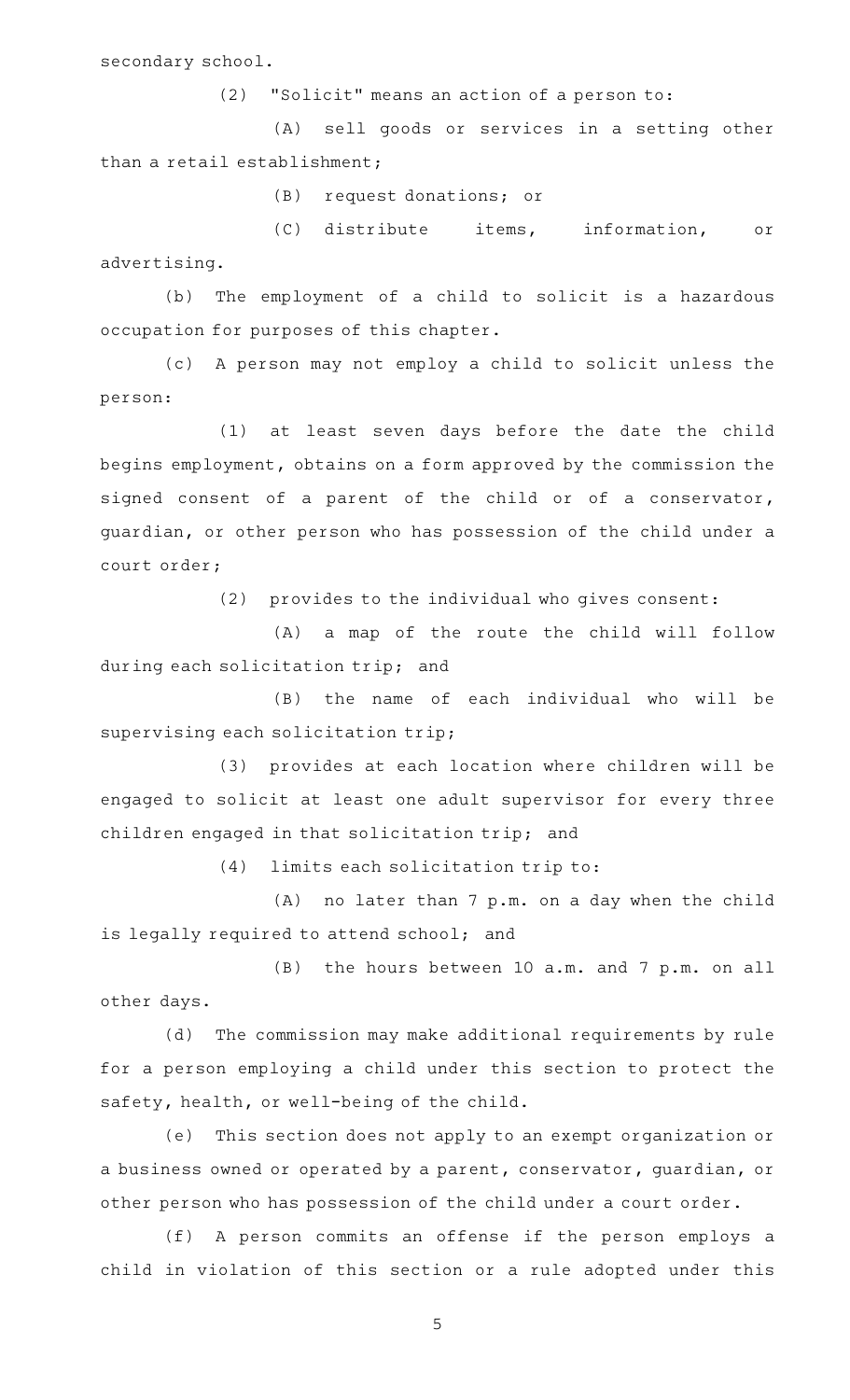section.

Added by Acts 1999, 76th Leg., ch. 648, Sec. 1, eff. Sept. 1, 1999.

Sec. 51.015. OPERATION OF MOTOR VEHICLE FOR CERTAIN COMMERCIAL PURPOSES. (a) An occupation that involves the operation of a motor vehicle by a child for a commercial purpose is not a hazardous occupation under this chapter if the child:

(1) has a driver's license under Chapter  $521$ , Transportation Code;

(2) is not required to obtain a commercial driver's license under Chapter [522](http://www.statutes.legis.state.tx.us/GetStatute.aspx?Code=TN&Value=522), Transportation Code, to perform the duties of the occupation;

(3) performs the duties of the occupation:

(A) under the direct supervision of the child's parent or an adult having custody of the child; and

(B) for a business owned or operated by the child 's parent or guardian; and

 $(4)$  operates a vehicle that has no more than two axles and does not exceed a gross vehicle weight rating of 15,000 pounds.

(b) The commission shall adopt rules consistent with this section.

Added by Acts 1995, 74th Leg., ch. 903, Sec. 1, eff. Aug. 28, 1995. Amended by Acts 1997, 75th Leg., ch. 165, Sec. 30.213, eff. Sept. 1, 1997.

Sec. 51.016. SEXUALLY ORIENTED BUSINESSES. (a) In this section:

(1) "E-verify program" has the meaning assigned by Section [673.001,](http://www.statutes.legis.state.tx.us/GetStatute.aspx?Code=GV&Value=673.001) Government Code.

(2) "Sexually oriented business" has the meaning assigned by Section [243.002](http://www.statutes.legis.state.tx.us/GetStatute.aspx?Code=LG&Value=243.002), Local Government Code.

(b) A sexually oriented business may not employ or enter into a contract, other than a contract described by Subsection (g), for the performance of work or the provision of a service with an individual younger than 21 years of age.

(c) A sexually oriented business shall:

 $(1)$  maintain at the business a record that contains a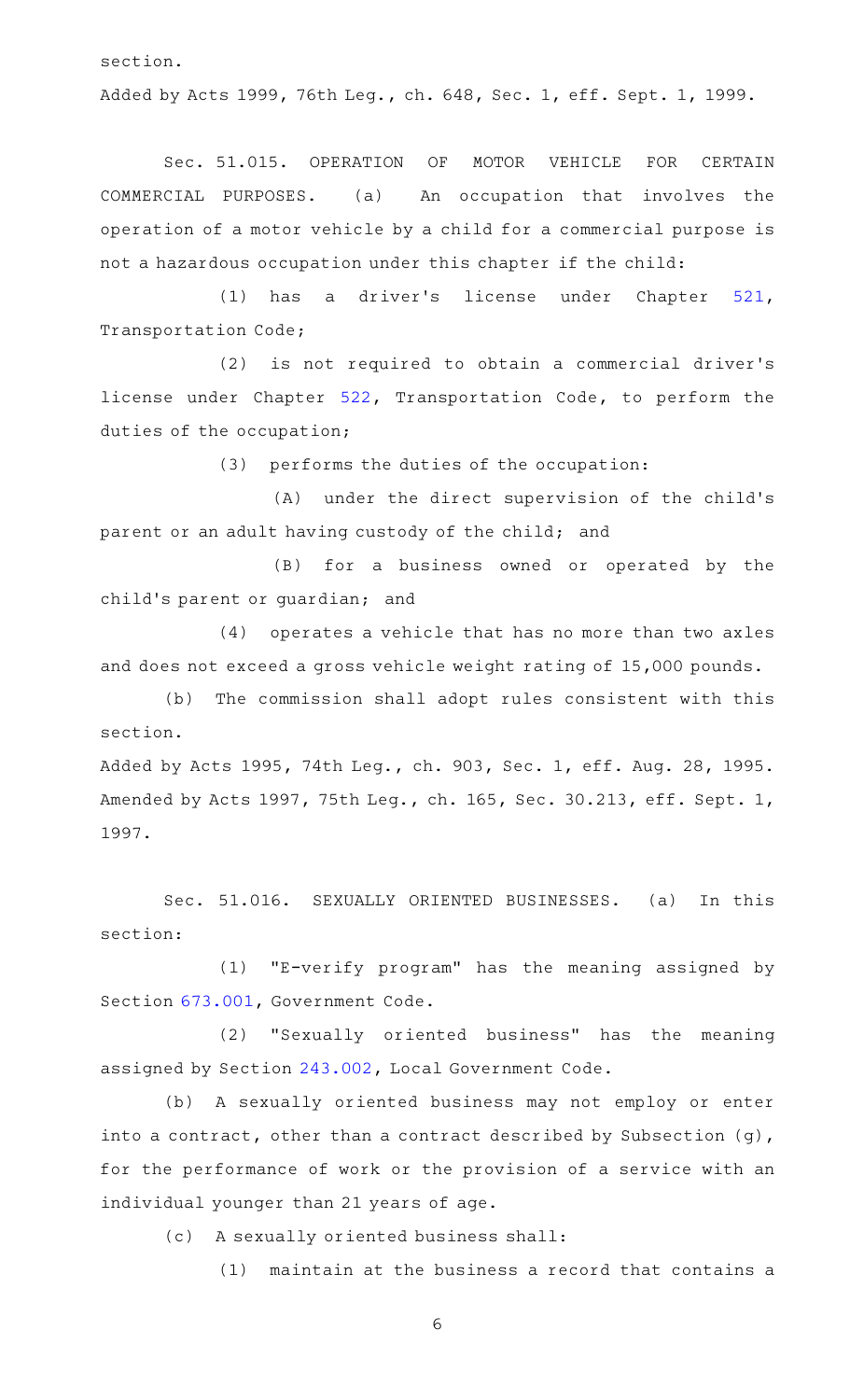copy of a valid proof of identification of each employee and independent contractor working at the premises of the business; and

(2) register and participate in the E-verify program to verify information of all employees and independent contractors.

(d) A proof of identification satisfies the requirements of Subsection (c)(1) if the identification:

(1) contains a physical description and photograph consistent with the person's appearance;

 $(2)$  contains the date of birth of the person; and

 $(3)$  was issued by a government agency.

(e) The form of identification under Subsection (c)(1) may include:

(1) a driver's license issued by this state or another state;

 $(2)$  a passport; or

(3) an identification card issued by this or another state or the federal government.

(f) A sexually oriented business shall maintain a record under this section for at least two years after the date the employee or independent contractor ends employment with or a contractual obligation to the business.

(g) The requirements of Subsections (c) and (f) do not apply with regard to an independent contractor who contracts with a sexually oriented business solely to perform repair, maintenance, or construction services at the business.

Text of subsection as amended by Acts 2021, 87th Leg., R.S., Ch. 79 (S.B. [315](http://www.legis.state.tx.us/tlodocs/87R/billtext/html/SB00315F.HTM)), Sec. 6

(h) The commission, the attorney general, or a local law enforcement agency may inspect a record maintained under this section if there is good reason to believe that an individual younger than 21 years of age is employed or has been employed by, or has entered into a contract, other than a contract described by Subsection (g), for the performance of work or the provision of a service with, the sexually oriented business within the two years preceding the date of the inspection.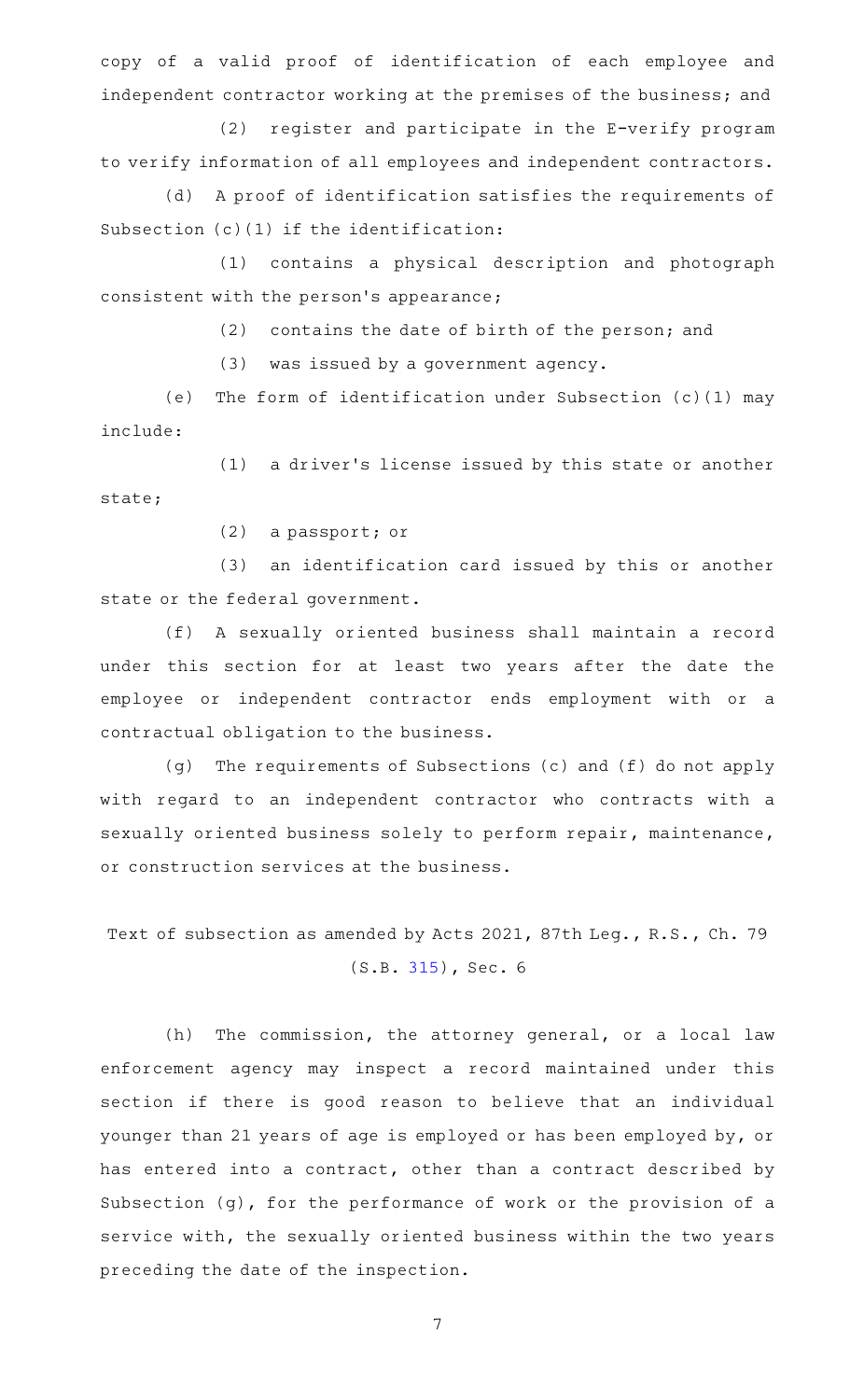Text of subsection as amended by Acts 2021, 87th Leg., R.S., Ch. 942 (S.B. [766](http://www.legis.state.tx.us/tlodocs/87R/billtext/html/SB00766F.HTM)), Sec. 1

(h) The commission, the attorney general, or a law enforcement agency may inspect a record maintained under this section and request proof of E-verify program information verification if there is good reason to believe that an individual younger than 21 years of age is employed or has been employed by, or has entered into a contract, other than a contract described by Subsection (g), for the performance of work or the provision of a service with, the sexually oriented business within the five years preceding the date of the inspection.

(i) A person commits an offense if the person:

(1) fails to maintain a record as required by this section;

(2) knowingly or intentionally hinders an inspection authorized under Subsection (h); or

(3) violates Subsection (b).

(j) A person commits an offense if the person fails to register and participate in the E-verify program as required by Subsection (c)(2).

Added by Acts 2009, 81st Leg., R.S., Ch. 489 (S.B. [707](http://www.legis.state.tx.us/tlodocs/81R/billtext/html/SB00707F.HTM)), Sec. 1, eff. September 1, 2009.

Amended by:

Acts 2021, 87th Leg., R.S., Ch. 79 (S.B. [315](http://www.legis.state.tx.us/tlodocs/87R/billtext/html/SB00315F.HTM)), Sec. 6, eff. May 24, 2021.

Acts 2021, 87th Leg., R.S., Ch. 942 (S.B. [766](http://www.legis.state.tx.us/tlodocs/87R/billtext/html/SB00766F.HTM)), Sec. 1, eff. September 1, 2021.

### SUBCHAPTER C. ADMINISTRATIVE PROVISIONS

Sec. 51.021. INSPECTION; COLLECTION OF INFORMATION. (a) The commission, or a person designated by the commission, may, during working hours:

(1) inspect a place where there is good reason to believe that a child is employed or has been employed within the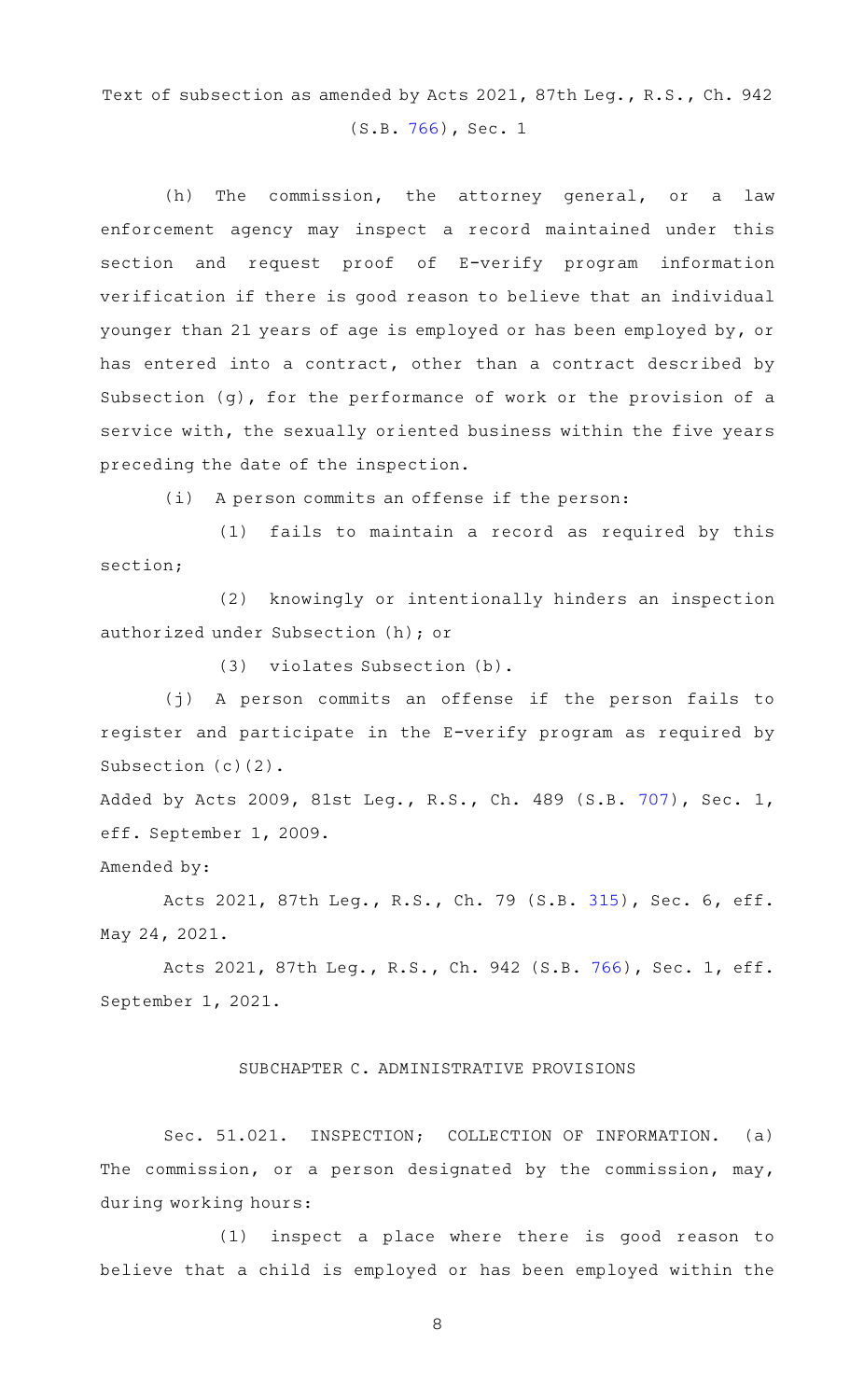(2) collect information concerning the employment of a child who works or within the last two years has worked at that place.

(b) A person commits an offense if the person knowingly or intentionally hinders an inspection or the collection of information authorized by this section.

Acts 1993, 73rd Leg., ch. 269, Sec. 1, eff. Sept. 1, 1993. Amended by Acts 1995, 74th Leg., ch. 905, Sec. 1, eff. Sept. 1, 1995.

Sec. 51.022. CERTIFICATE OF AGE. (a) A child who is at least 14 years of age may apply to the commission for a certificate of age that states the date of birth of the child.

(b) The application must include documentary proof of age as required by the commission.

 $(c)$  After approval by the commission of the proof of age, the commission shall issue to the child a certificate of age. Acts 1993, 73rd Leg., ch. 269, Sec. 1, eff. Sept. 1, 1993.

Sec. 51.023. RULEMAKING. The commission may adopt rules necessary to promote the purpose of this chapter but may not adopt a rule permitting the employment of a child under 14 years of age unless expressly authorized by this chapter.

Acts 1993, 73rd Leg., ch. 269, Sec. 1, eff. Sept. 1, 1993.

Sec. 51.024. POWERS OF COMMISSION; PENALTY. (a) The commission may require reports, conduct investigations, and take other action it considers necessary to implement this chapter.

(b) In the discharge of the duties imposed by this chapter, a member of the commission or an authorized representative of the commission may administer oaths and affirmations, take depositions, certify official acts, and issue subpoenas to compel the attendance of witnesses who may be found within 100 miles of the relevant event and the production of books, papers, correspondence, memoranda, or other records considered necessary as evidence in the administration of this chapter. Notwithstanding Chapter [152](http://www.statutes.legis.state.tx.us/GetStatute.aspx?Code=LG&Value=152) or [154,](http://www.statutes.legis.state.tx.us/GetStatute.aspx?Code=LG&Value=154) Local Government Code, or any other law of this state, the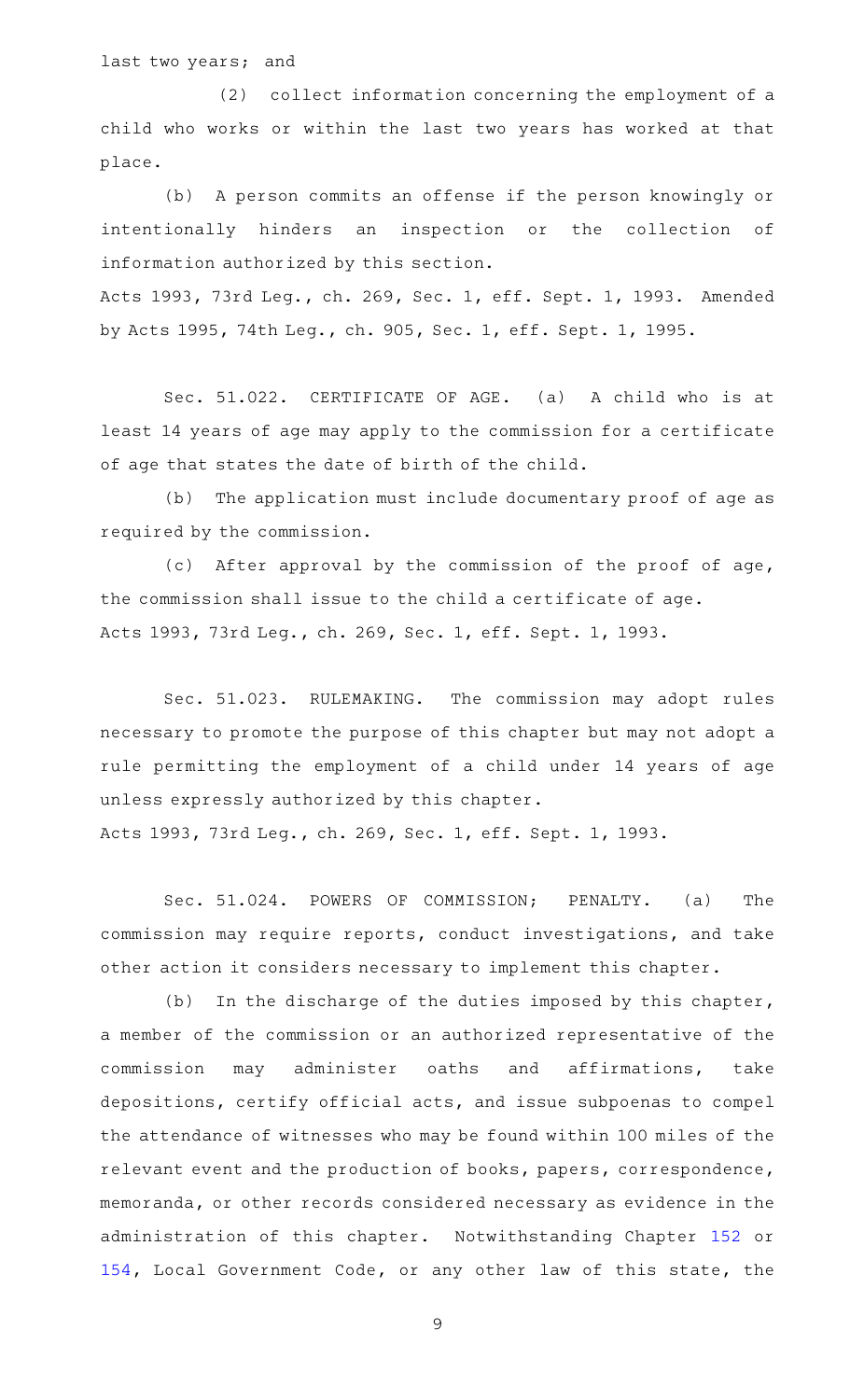commission shall pay the fee of a sheriff or constable for serving a subpoena under this subsection from the administrative funds of the commission, and the comptroller shall issue a warrant for that fee as directed by the commission.

(c) In the case of contumacy or other refusal to obey a subpoena issued by a member of the commission or an authorized representative of the commission, a county court or district court within the jurisdiction of which the inquiry is conducted or the person guilty of contumacy or refusal to obey is found, resides, or transacts business has jurisdiction on application by the commission or its representative to issue to the person an order requiring the person to appear before a commissioner, the commission, or an authorized representative of the commission to produce evidence or give testimony regarding the matter under investigation. Failure to obey the court order may be punished by the court as contempt.

(d) A person commits an offense if the person, without just cause, fails or refuses to obey a commission subpoena to:

 $(1)$  attend and testify;

 $(2)$  answer any lawful inquiry; or

(3) produce books, papers, correspondence, memoranda, or other records.

(e) An offense under Subsection (d) is punishable by a fine of not less than \$200, by confinement for not more than 60 days, or by both fine and confinement. Each day of violation constitutes a separate offense.

Added by Acts 1995, 74th Leg., ch. 905, Sec. 2, eff. Sept. 1, 1995.

# SUBCHAPTER D. PENALTY AND DEFENSE

Sec. 51.031. OFFENSE; PENALTY. (a) Except as provided by Subsection (b), an offense under this chapter is a Class B misdemeanor.

(b) An offense under Section  $51.014(d)$  $51.014(d)$ ,  $51.0145$ , or [51.016](http://www.statutes.legis.state.tx.us/GetStatute.aspx?Code=LA&Value=51.016)(i)(3) is a Class A misdemeanor.

Acts 1993, 73rd Leg., ch. 269, Sec. 1, eff. Sept. 1, 1993. Amended by Acts 1995, 74th Leg., ch. 76, Sec. 9.10(a), eff. Sept. 1, 1995;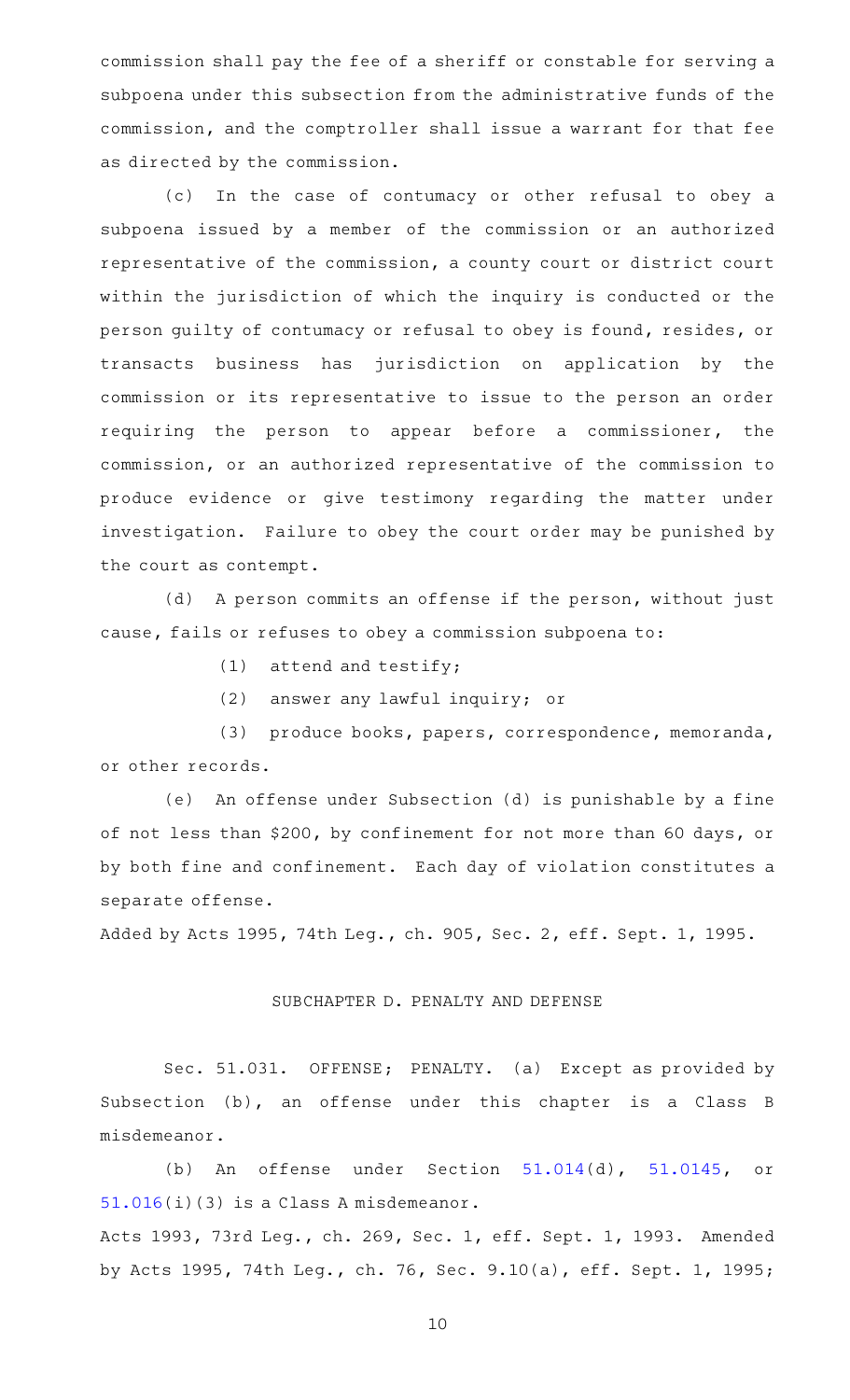Acts 1995, 74th Leg., ch. 501, Sec. 2, eff. Sept. 1, 1995; Acts 1999, 76th Leg., ch. 648, Sec. 2, eff. Sept. 1, 1999. Amended by:

Acts 2021, 87th Leg., R.S., Ch. 79 (S.B. [315](http://www.legis.state.tx.us/tlodocs/87R/billtext/html/SB00315F.HTM)), Sec. 7, eff. May 24, 2021.

Acts 2021, 87th Leg., R.S., Ch. 942 (S.B. [766](http://www.legis.state.tx.us/tlodocs/87R/billtext/html/SB00766F.HTM)), Sec. 7, eff. September 1, 2021.

Sec. 51.032. DEFENSE TO PROSECUTION. It is a defense to prosecution of a person employing a child who does not meet the minimum age requirement for a type of employment that the person relied in good faith on an apparently valid certificate of age presented by the child that showed the child to meet the age requirement for that type of employment. Acts 1993, 73rd Leg., ch. 269, Sec. 1, eff. Sept. 1, 1993.

Sec. 51.033. ADMINISTRATIVE PENALTY. (a) If the commission determines that a person who employs a child has violated this chapter or a rule adopted under this chapter, the commission may assess an administrative penalty against that person as provided by this section.

(b) The penalty for a violation may be in an amount not to exceed \$10,000.

(c) The amount of the penalty shall be based on:

 $(1)$  the seriousness of the violation, including the nature, circumstances, extent, and gravity of any prohibited acts;

- $(2)$  the history of previous violations;
- (3) the amount necessary to deter future violations;
- (4) efforts to correct the violation; and
- (5) any other matter that justice may require.

(d) If, after examination of a possible violation and the facts relating to that possible violation, the commission determines that a violation has occurred, the commission shall issue a preliminary determination that states the facts on which the determination is based, the fact that an administrative penalty is to be imposed, and the amount of the penalty.

(e) Not later than the 14th day after the date the report is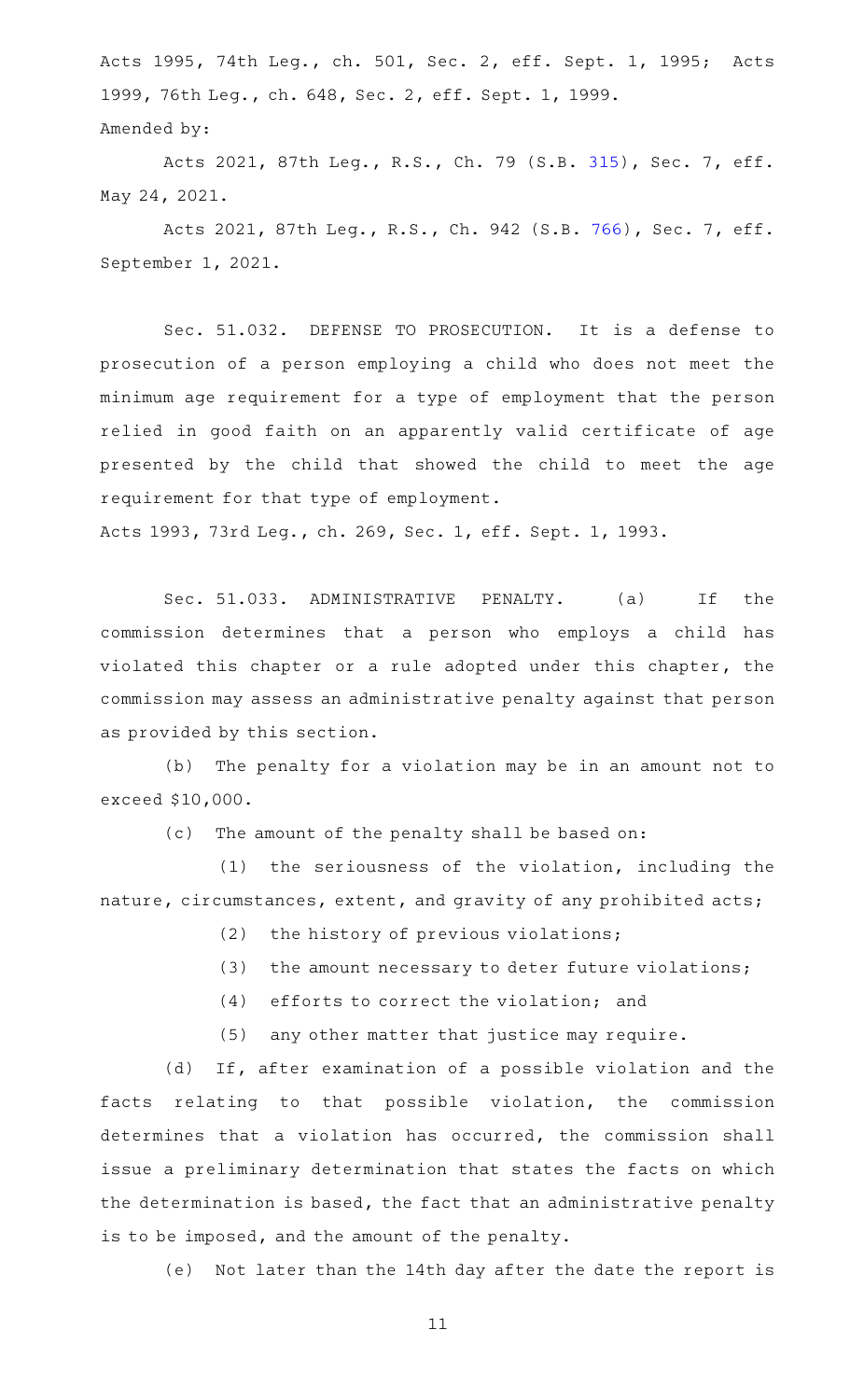issued, the commission shall give written notice of the preliminary determination to the person charged with the violation. The notice must include a brief summary of the alleged violation and a statement of the amount of the recommended penalty and must inform the person that the person has a right to a hearing on the occurrence of the violation, the amount of the penalty, or both the occurrence of the violation and the amount of the penalty.

(f) Not later than the 21st day after the date on which the notice is mailed, the person may make a written request for a hearing on the occurrence of the violation, the amount of the penalty, or both the occurrence of the violation and the amount of the penalty.

(g) If the person requests a hearing, the commission shall set a hearing and give notice of the hearing to the person not later than the 21st day after the date a request for the hearing is received by the commission. As soon as practicable, but not later than the 45th day after the date the hearing notice is mailed, the commission shall conduct the hearing. The hearing is subject to the commission rules and hearings procedures used by the commission to determine a claim under Subtitle A, Title 4, but is not subject to Chapter [2001,](http://www.statutes.legis.state.tx.us/GetStatute.aspx?Code=GV&Value=2001) Government Code. The hearings examiner shall issue a decision.

(h) If it is determined after the hearing that a penalty may be imposed, the commission shall enter a written order to that effect. The commission shall notify the person in writing of the decision and the amount of the penalty imposed by mailing the notice to the person at the person 's last known address as reflected by commission records. The order of the commission becomes final 14 days after the date of mailing, unless, within 14 days after the date of the mailing, the hearing is reopened by commission order or the person files a written motion for rehearing.

(i) The notice of the commission's order must include a statement of the right of the person to judicial review of the order.

(j) Not later than the 30th day after the date the commission 's final order is mailed, the person shall:

(1) pay the amount of the penalty;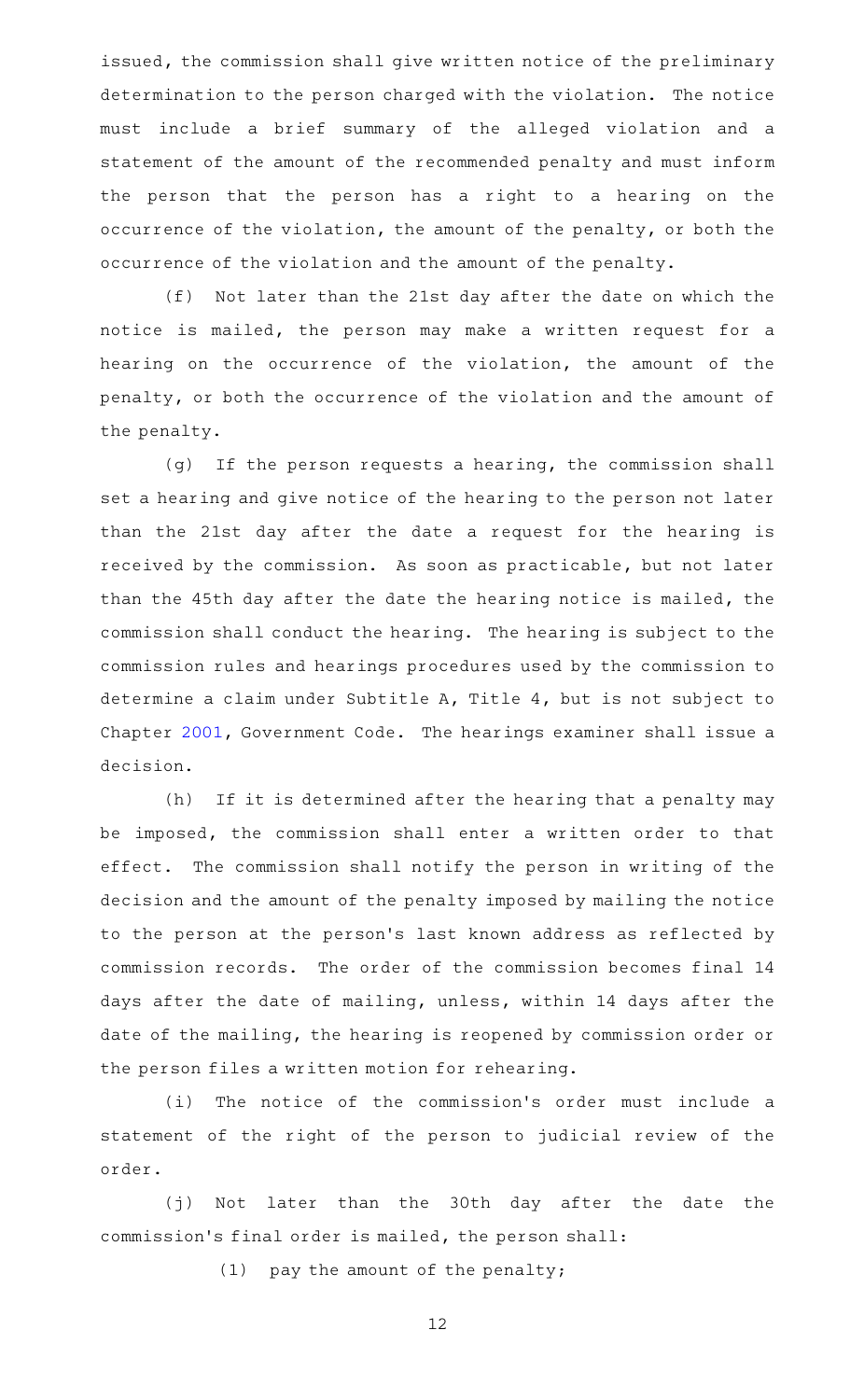(2) pay the amount of the penalty and file a petition for judicial review contesting the occurrence of the violation, the amount of the penalty, or both the occurrence of the violation and the amount of the penalty; or

(3) without paying the amount of the penalty, file a petition for judicial review contesting the occurrence of the violation, the amount of the penalty, or both the occurrence of the violation and the amount of the penalty.

 $(k)$  Within the 30-day period, a person who acts under Subsection (j)(3) may:

 $(1)$  stay enforcement of the penalty by:

(A) paying the amount of the penalty to the court for placement in an escrow account; or

(B) giving to the court a supersedeas bond approved by the court that is for the amount of the penalty and that is effective until all judicial review of the commission 's order is final; or

(2) request the court to stay enforcement of the penalty by:

(A) filing with the court a sworn affidavit of the person stating that the person is financially unable to pay the amount of the penalty and is financially unable to give the supersedeas bond; and

(B) giving a copy of the affidavit to the commission by certified mail.

(1) If the commission receives a copy of an affidavit under Subsection (k)(2), the commission may file with the court not later than the fifth day after the date the copy is received a contest to the affidavit. The court shall hold a hearing on the facts alleged in the affidavit as soon as practicable and shall stay the enforcement of the penalty on finding that the alleged facts are true. The person who files an affidavit has the burden of proving that the person is financially unable to pay the amount of the penalty and to give a supersedeas bond.

(m) If the person does not pay the amount of the penalty and the enforcement of the penalty is not stayed, the commission may refer the matter to the attorney general for collection of the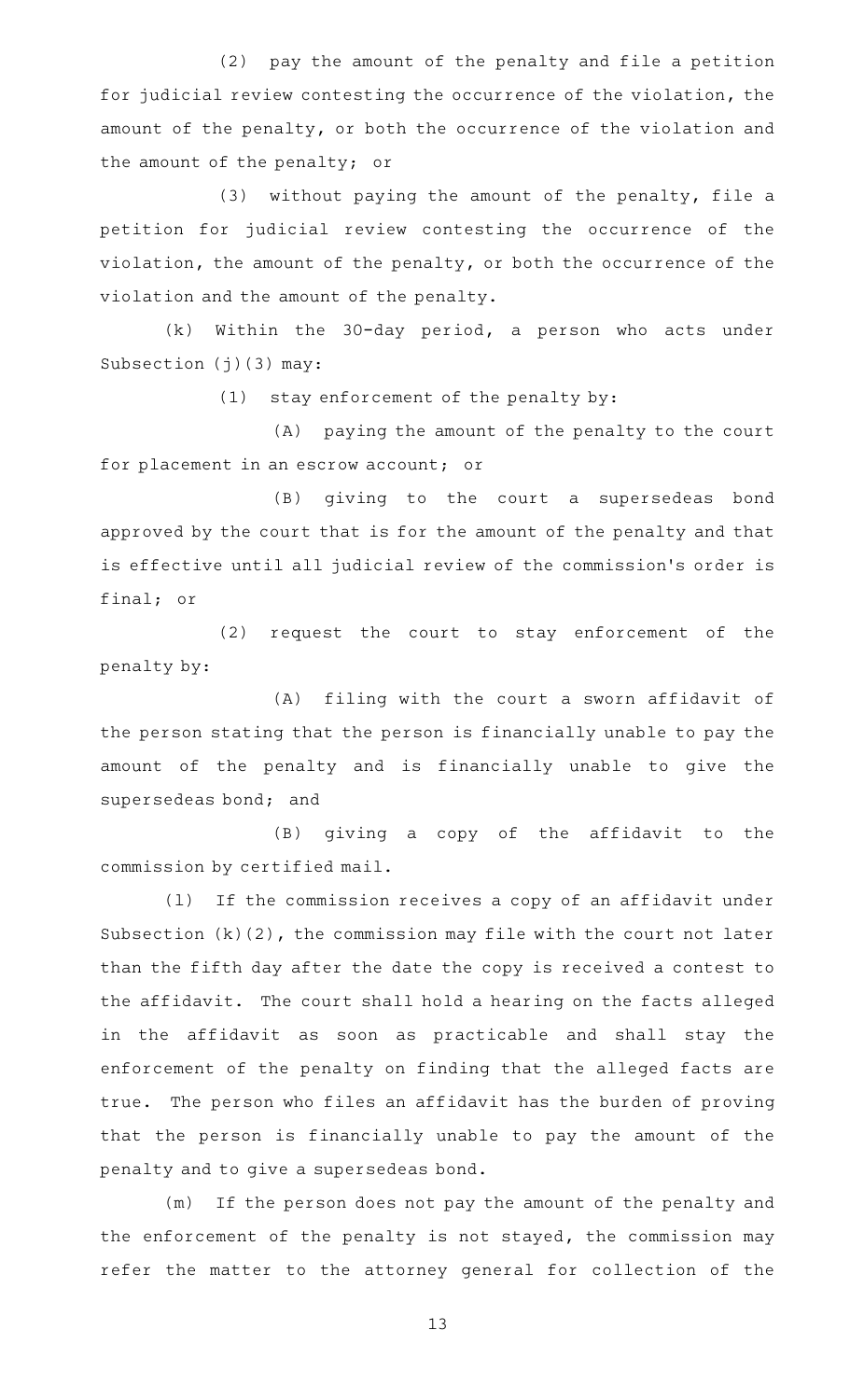amount of the penalty.

(n) Judicial review of the order of the commission:

(1) is instituted by bringing an action as provided by Subchapter [E](http://www.statutes.legis.state.tx.us/GetStatute.aspx?Code=LA&Value=212.201), Chapter [212](http://www.statutes.legis.state.tx.us/GetStatute.aspx?Code=LA&Value=212); and

 $(2)$  is under the substantial evidence rule.

(o) If the court sustains the occurrence of the violation, the court may uphold or reduce the amount of the penalty and order the person to pay the full or reduced amount of the penalty. If the court does not sustain the occurrence of the violation, the court shall order that a penalty is not owed.

(p) When the judgment of the court becomes final, the court shall proceed under this subsection. If the person paid the amount of the penalty and if that amount is reduced or is not upheld by the court, the court shall order that the appropriate amount plus accrued interest be remitted to the person. The rate of the interest is the rate charged on loans to depository institutions by the New York Federal Reserve Bank, and the interest shall be paid for the period beginning on the date the penalty was paid and ending on the date the penalty is remitted. If the person gave a supersedeas bond and if the amount of the penalty is not upheld by the court, the court shall order the release of the bond. If the person gave a supersedeas bond and if the amount of the penalty is reduced, the court shall order the release of the bond after the person pays the amount.

(q) The attorney general may bring a suit in a district court in Travis County to enforce a final order from which an appeal under this chapter has not been taken. In the suit and on the request of the attorney general, the court may order payment of attorney's fees and other costs of court.

(r) A penalty collected under this section shall be remitted to the comptroller for deposit in the general revenue fund. Added by Acts 1995, 74th Leg., ch. 76, Sec. 9.11(a), eff. Sept. 1, 1995; Acts 1995, 74th Leg., ch. 905, Sec. 3, eff. Sept. 1, 1995.

Sec. 51.034. INJUNCTION: ATTORNEY GENERAL'S ACTION. The attorney general may seek injunctive relief in district court against an employer who repeatedly violates the requirements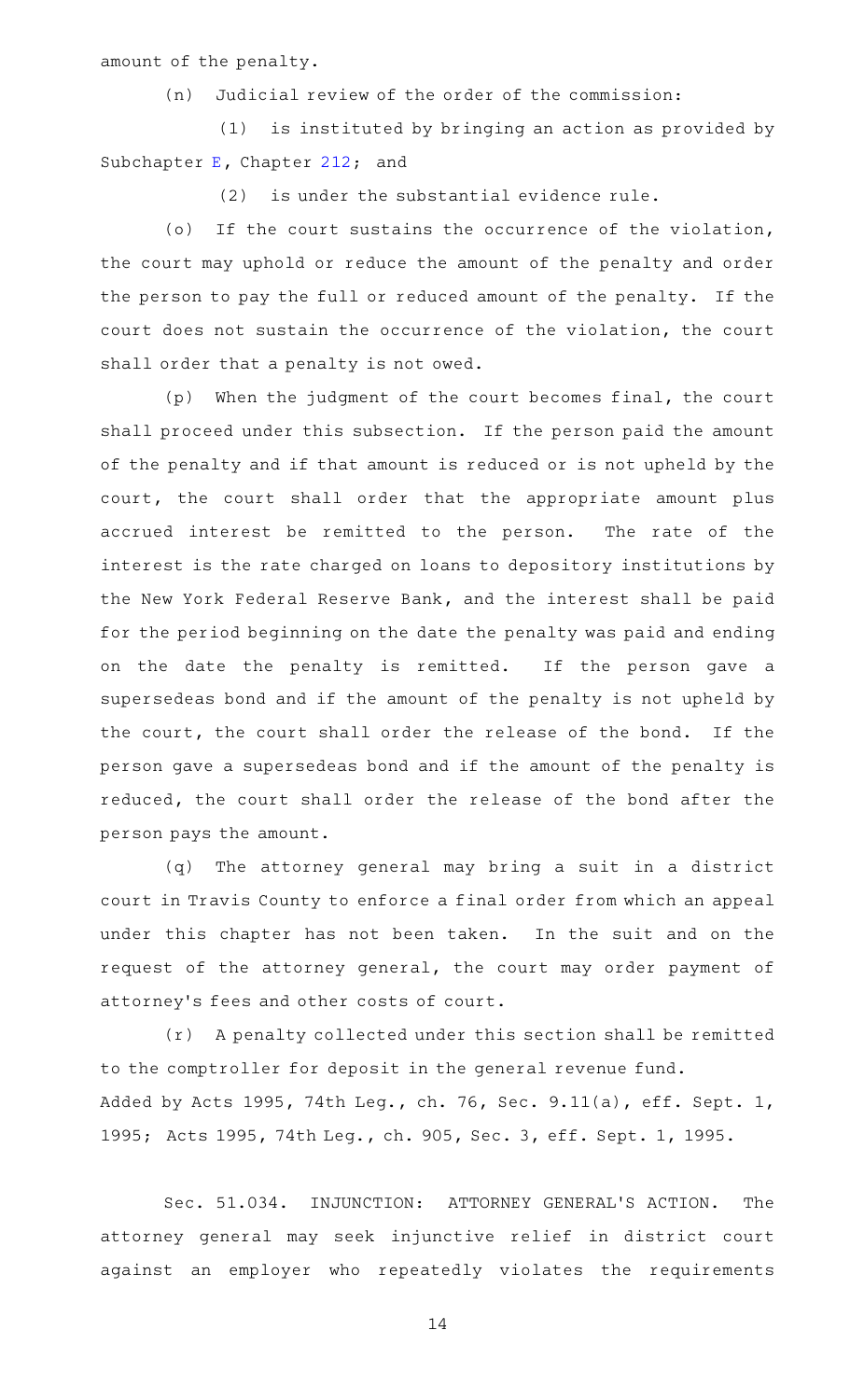established by this chapter relating to the employment of children. Added by Acts 1995, 74th Leg., ch. 76, Sec. 9.11(a), eff. Sept. 1, 1995.

#### SUBCHAPTER E. COLLECTION OF PENALTY

Sec. 51.041. DEFINITION. In this subchapter, "asset" means:

(1) a credit, bank, or savings account or deposit; or

(2) any other intangible or personal property.

Added by Acts 1995, 74th Leg., ch. 905, Sec. 4, eff. Sept. 1, 1995.

Sec. 51.042. NOTICE OF DELINQUENCY. (a) If, under a final order, a person is determined to be delinquent in the payment of any amount, including penalties, interest, or other amounts due under this chapter, the commission may notify personally or by mail any other person who:

(1) possesses or controls an asset belonging to the delinquent person; or

 $(2)$  owes a debt to the delinquent person.

(b) A notice under this section to a state officer, department, or agency must be given before the officer, department, or agency presents to the comptroller the claim of the delinquent person.

(c)AAA notice under this section may be given at any time after the amount due under this chapter becomes delinquent. The notice must state the amount of wages, penalties, interest, or other amounts due, and any additional amount that will accrue by operation of law in a period not to exceed 30 days after the date on which the notice is given and, in the case of a credit, bank, or savings account or deposit, is effective only up to that amount. Added by Acts 1995, 74th Leg., ch. 905, Sec. 4, eff. Sept. 1, 1995.

Sec. 51.043. DUTIES OF NOTICE RECIPIENT. (a) On receipt of a notice under Section [51.042,](http://www.statutes.legis.state.tx.us/GetStatute.aspx?Code=LA&Value=51.042) the person receiving the notice:

(1) shall advise the commission not later than the 20th day after the date on which the notice is received of each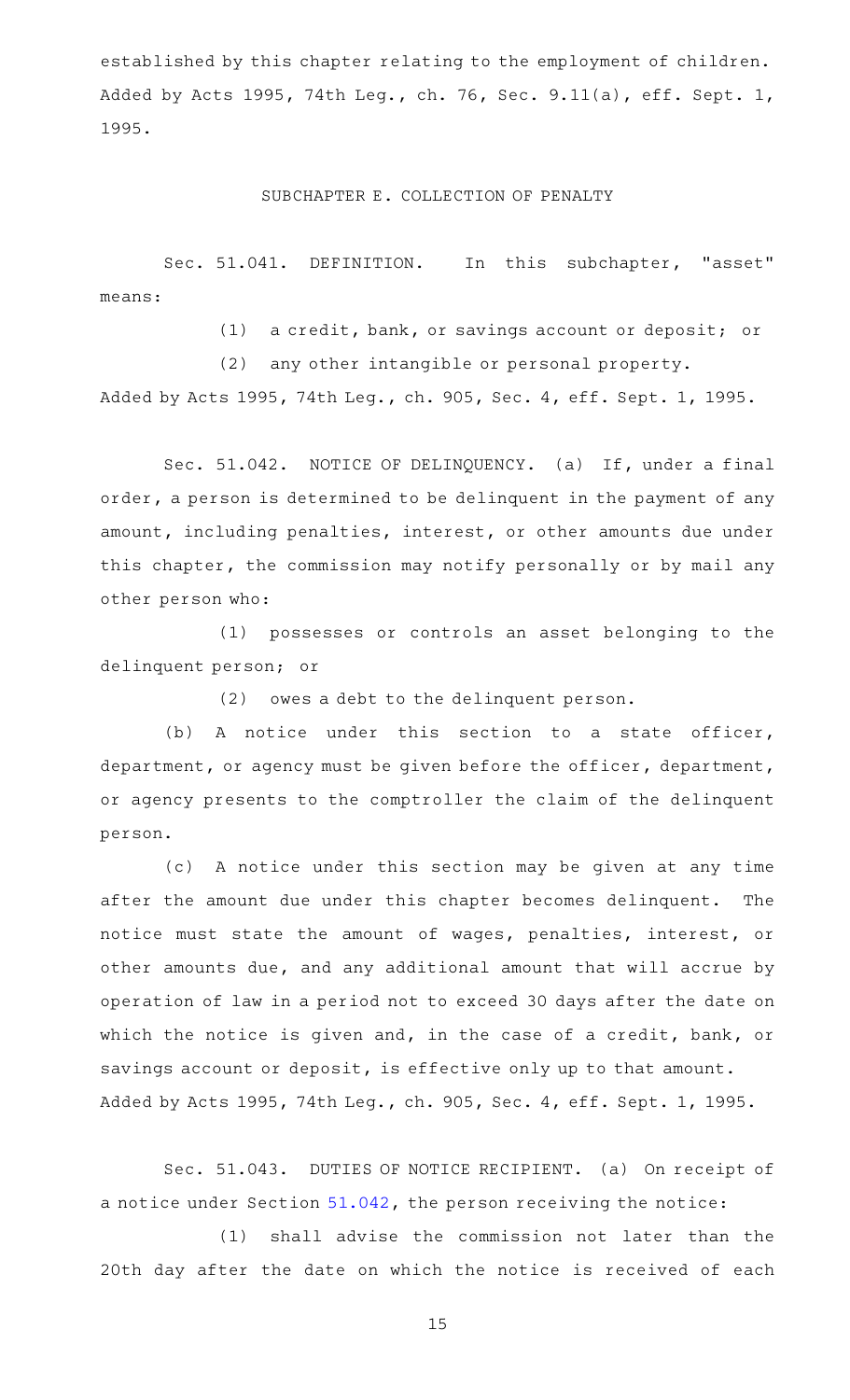asset belonging to the delinquent person that is possessed or controlled by the person receiving the notice and of each debt owed by the person receiving the notice to the delinquent person; and

(2) unless the commission consents to an earlier disposition, may not transfer or dispose of the asset or debt possessed, controlled, or owed by the person receiving the notice on the date the person received the notice during the 60-day period after the date of receipt of the notice.

(b) A notice under Section  $51.042$  that attempts to prohibit the transfer or disposition of an asset possessed or controlled by a bank is effective if it is delivered or mailed to the principal or any branch office of the bank, including the office of the bank at which the deposit is carried or the credit or property is held.

(c) A person who receives a notice under this subchapter and who transfers or disposes of an asset or debt in a manner that violates Subsection (a)(2) is liable to the commission for the amount of the indebtedness of the delinquent person with respect to whose obligation the notice was given, to the extent of the value of the affected asset or debt.

Added by Acts 1995, 74th Leg., ch. 905, Sec. 4, eff. Sept. 1, 1995.

Sec. 51.044. LEVY. (a) At any time during the 60-day period provided by Section [51.043](http://www.statutes.legis.state.tx.us/GetStatute.aspx?Code=LA&Value=51.043)(a)(2), the commission may levy on the asset or debt by delivery of a notice of levy.

(b) On receipt of the levy notice, the person possessing the asset or debt shall transfer the asset to the commission or pay to the commission the amount owed to the delinquent person. Added by Acts 1995, 74th Leg., ch. 905, Sec. 4, eff. Sept. 1, 1995.

Sec. 51.045. NOTICE EFFECT. A notice delivered under this subchapter is effective:

(1) at the time of delivery against all property, rights to property, credits, and debts involving the delinquent person that are not, as of the date of the notice, subject to a preexisting lien, attachment, garnishment, or execution issued through a judicial process; and

(2) against all property, rights to property, credits,